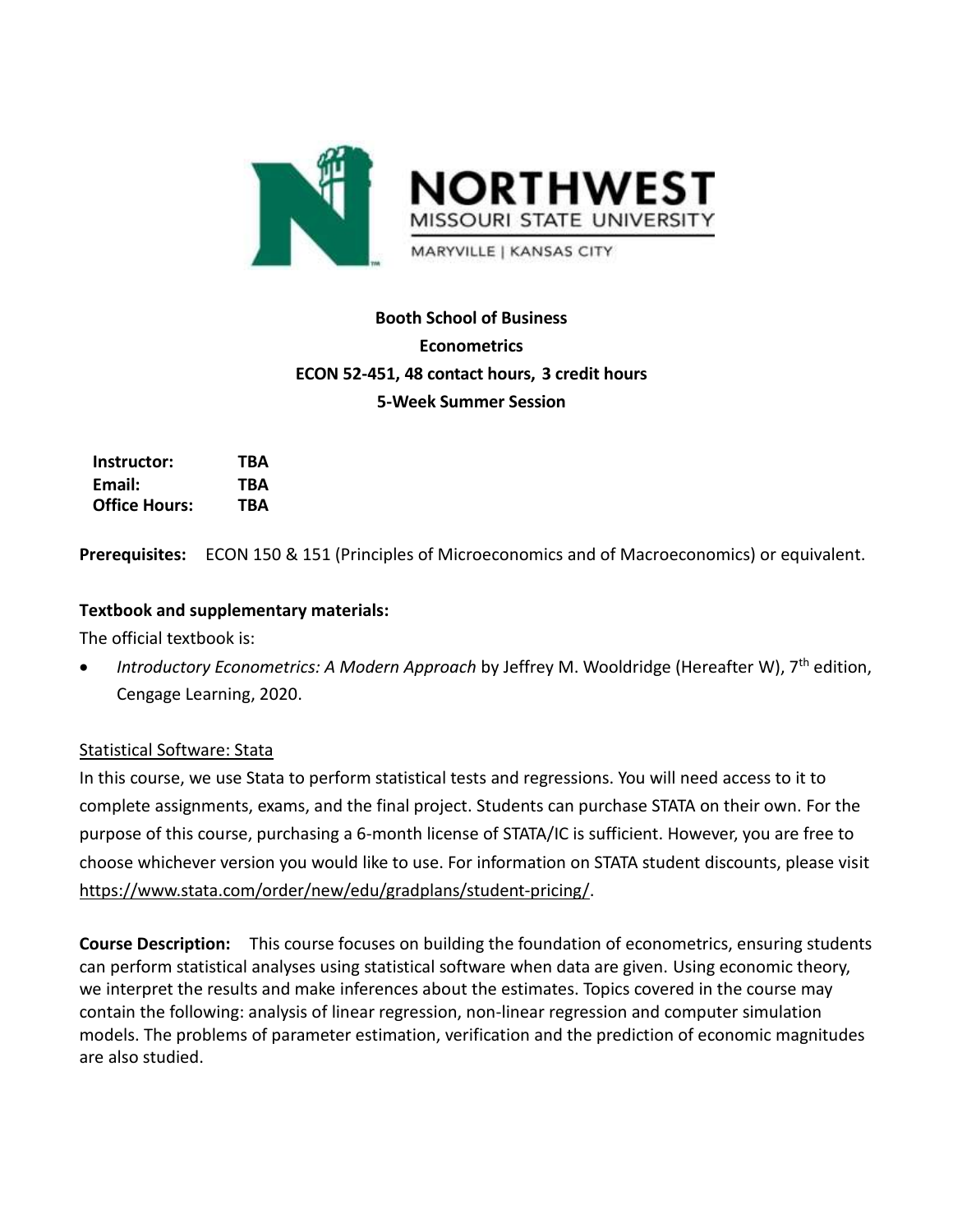| <b>Student Learning Outcomes</b>                                                             | <b>Assessment Methods</b>            |  |
|----------------------------------------------------------------------------------------------|--------------------------------------|--|
| Upon completion of this course, the student should have increased his/her proficiency in the |                                      |  |
| following University competencies via the specified course outcomes:                         |                                      |  |
| Students will be able to perform multivariate regressions.                                   | Lectures, Videos, Worksheets, Exams, |  |
| Students will also be able to interpret the regression                                       | <b>Extra Readings</b>                |  |
| results using economic theory.                                                               |                                      |  |
| Students will be able to perform statistical tests and                                       | Lectures, Videos, Worksheets, Exams, |  |
| regressions using software Stata.                                                            | <b>Extra Readings</b>                |  |
| Students will be able to make predictions based on the                                       | Lectures, Videos, Worksheets, Exams, |  |
| regression outputs.                                                                          | <b>Extra Readings</b>                |  |
| Students will be able to differentiate among cross-                                          | Lectures, Videos, Worksheets, Exams, |  |
| sectional data, time-series data, and panel data.                                            | <b>Extra Readings</b>                |  |
| Students will be able to see how a research project is                                       | Lectures, Videos, Worksheets, Exams, |  |
| structured and how to carry out such a project.                                              | <b>Extra Readings</b>                |  |

Lectures, assignments, exams, and final project. Lecture videos or extra readings may be provided in lieu of lectures if necessary. See the next section for the course requirements.

#### **Graded course requirements and grading scale:**

| <b>Graded Items</b>  | <b>Points Available</b> |
|----------------------|-------------------------|
| Assignments          | 100                     |
| Exam 1               | 100                     |
| Exam 2               | 100                     |
| <b>Final Project</b> | 100                     |
| Total                | ⊿∩∩                     |

#### Letter grades will be assigned using the following scale:

| <b>Letter Grade</b> | Score (in terms of points) | Score (in terms of percentages) |
|---------------------|----------------------------|---------------------------------|
| А                   | 360 or above               | 90% or above                    |
| B                   | 320-359.99                 | 80%-89.99%                      |
|                     | 280-319.99                 | 70%-79.99%                      |
| D                   | 240-279.99                 | 60%-69.99%                      |
|                     | Below 240                  | 60% or below                    |

#### Assignments

There are five assignments in this course, and each count for 20 points. Assignments will be posted online. The due dates are to be announced in class. Students will have at least a week to complete the assignment. You are encouraged to work in groups, but each student should turn in his or her own copy. Each assignment should be typed and be submitted via Canvas. All types of questions are possible on assignments: multiple choice, fill in the blanks, short answers, etc. It is important that you comply with all the instructions as outlined. We may or may not have time in class to cover every single question from every single worksheet. It is your responsibility to check the answer key, which will be posted after it is due.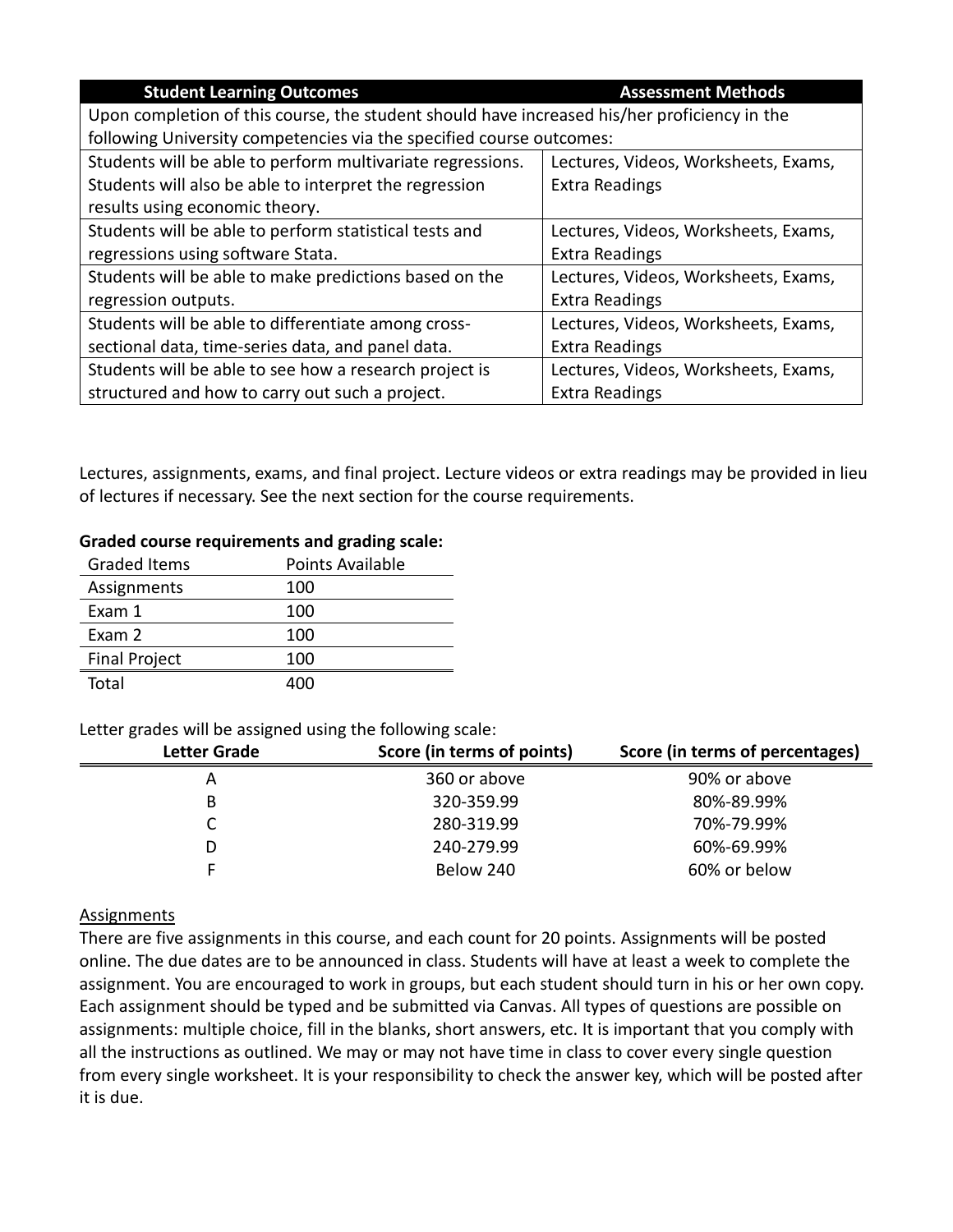### Exams

Throughout the semester there are going to be two (2) exams.

There will be no makeup exams except for university approved activities, death in immediate family, illness, or military/jury duty. Notice must be given to the instructor prior to your absence and documentation is required to make up the exam. For example, letters from a coach, doctor, or obituary is necessary to make up the exam. Failure to give such notice will result in a zero (0) for that exam. It is up to the instructor's discretion for makeup exams. No early exams will be given. Any other electronic devices and paper dictionaries are not allowed for use during the exam. There are also no hats of any kind or headphones allowed during any exam. Cheating will not be tolerated and will result in an F for the course and a charge of academic dishonesty. All parties involved will be charged with academic dishonesty.

Note that if the instructor deems it necessary or appropriate, in-class exams may be replaced by takehome exams. In the event of take-home exams, students are free to consult any notes or books. However, students may not communicate with each other on the exam material. Students may only ask the instructor for clarifications on the exam material.

### Final Project

The final project accounts for 100 point. It involves using data and perform descriptive statistics, regressions, and statistical tests learned in the class. A final presentation is required, which is to be held towards the end of the course. More details can be found on Canvas.

| Week 1 | Math Refresher A: Basic Mathematical Tools.                             |
|--------|-------------------------------------------------------------------------|
|        | Math Refresher B: Fundamentals of Probability.                          |
|        | Math Refresher C: Fundamentals of Mathematical Statistics.              |
|        | 1. The Nature of Econometrics and Economic Data. $(1-1^2-4)$            |
|        | 2. The Simple Regression Model. (2-1~2-7)                               |
|        | 3. Multiple Regression Analysis: Estimation. (3-1~3-7)                  |
| Week 2 | Assignment 1                                                            |
|        | Exam 1                                                                  |
|        | 4. Multiple Regression Analysis: Inference. (4-1~4-7)                   |
|        | 6. Multiple Regression Analysis: Further Issues. (6-1~6-4)              |
| Week 3 | Assignment 2                                                            |
|        | 7. Multiple Regression Analysis with Qualitative Information. (7-1~7-6) |
|        | Exam 2                                                                  |
|        | 19. Carrying Out an Empirical Project.                                  |
| Week 4 | 8. Heteroskedasticity. (8-1, 8-2, 8-3)                                  |
|        | Assignment 3                                                            |
|        | 9. More on Specification and Data Problems. (9-1, 9-2, 9-4, 9-5)        |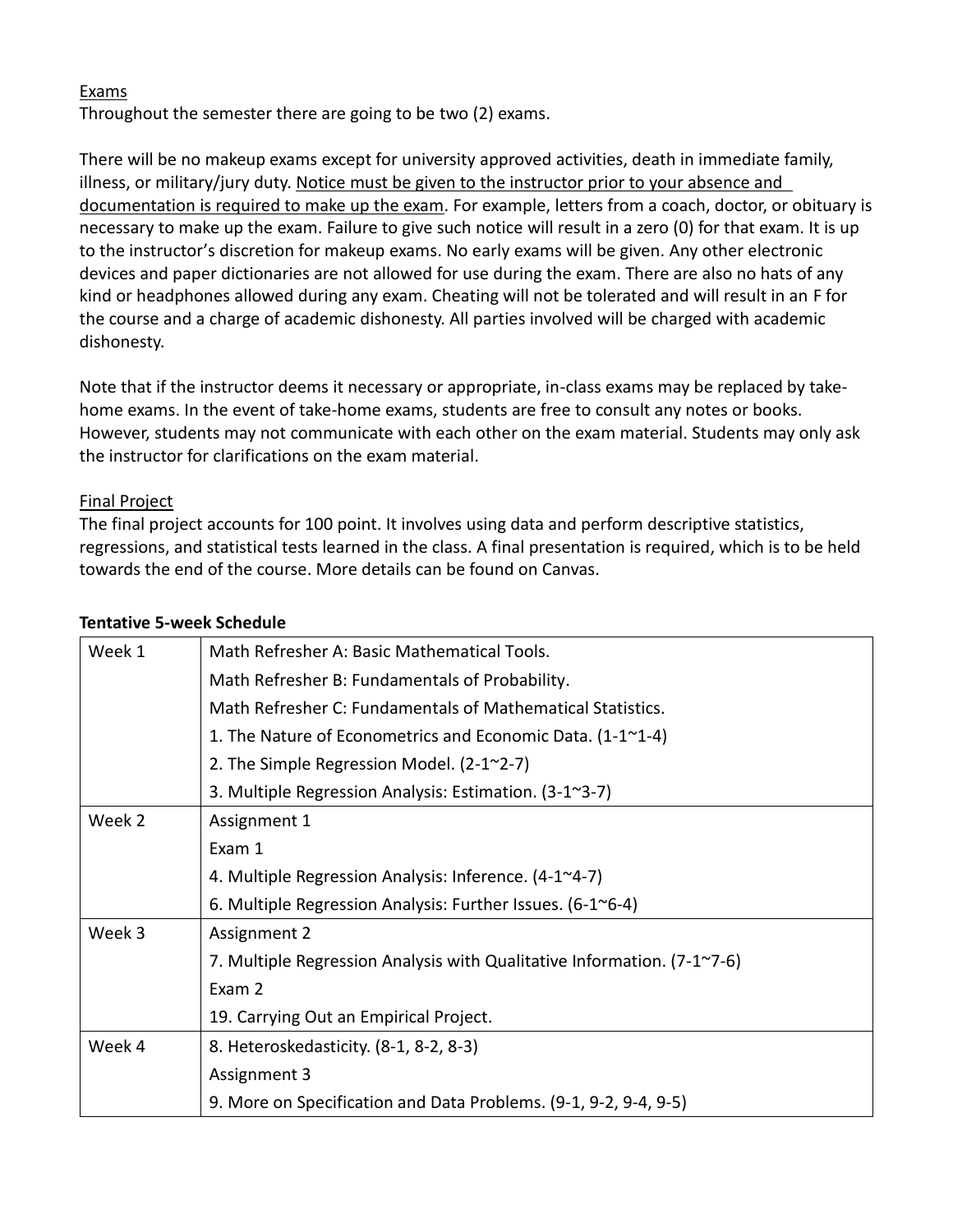| Week 5 | 10. Basic Regression Analysis with Time Series Data. (10-4, 10-5) |
|--------|-------------------------------------------------------------------|
|        | Assignment 4                                                      |
|        | Exam 3                                                            |

### Relevant University Policies:

**Attendance:** Students are expected to attend all classes as specified in the course syllabi for each course. It is the responsibility of the student to promptly notify his or her instructor when unable to attend class. Please refer to the university policy on attendance at

<https://www.nwmissouri.edu/policies/academics/Attendance.pdf>

**Final exams:** If an emergency occurs that prevents the administration of a course scheduled final examination, the final course grades will be calculated based on the work in the course completed to that point in time and the faculty member's considered judgment. Final exams will not be rescheduled, and a grade of "I" will not be given as a result of an institutional cancellation of a final examination. This final exam policy does not apply to online courses.

**Administrative drop:** An instructor may request the Office of the Registrar delete a student from a course roster if the student has not met the prerequisite for the course as stated in the catalog, or as a result of non-attendance in the course.

### **Email Communication**

Students are required to use their Northwest student email account for any correspondence within the university and for this class. Should an occasion arise in which you need to contact me, email is the best alternative. Please make sure your writing is clear, understandable, and polite and that you always include a salutation and "signature". All of this is good business practice. When you email me, use the word "Online" in the subject. I will respond to all emails within 24 hours of receiving them. I will check my email daily. However, I do not have notifications on my phone for when emails are received. Please visit this link for netiquette expectations:

[http://www.albion.com/netiquette/corerules.html.](http://www.albion.com/netiquette/corerules.html)

Students are also greatly encouraged to check their email, CATPAWS, and Northwest Online accounts on a regular basis.

#### **Code of Academic Integrity**

The students, faculty, and staff at Northwest endeavor to sustain an environment that values honesty in academic work, that acknowledges the authorized aid provided by and intellectual contributions of others, and that enables equitable student evaluation.

Sustaining academic integrity at Northwest is the responsibility of the entire university community. The value of the educational experience, the reputation of Northwest's courses of study and degrees, and the university's mission of ensuring student success—each of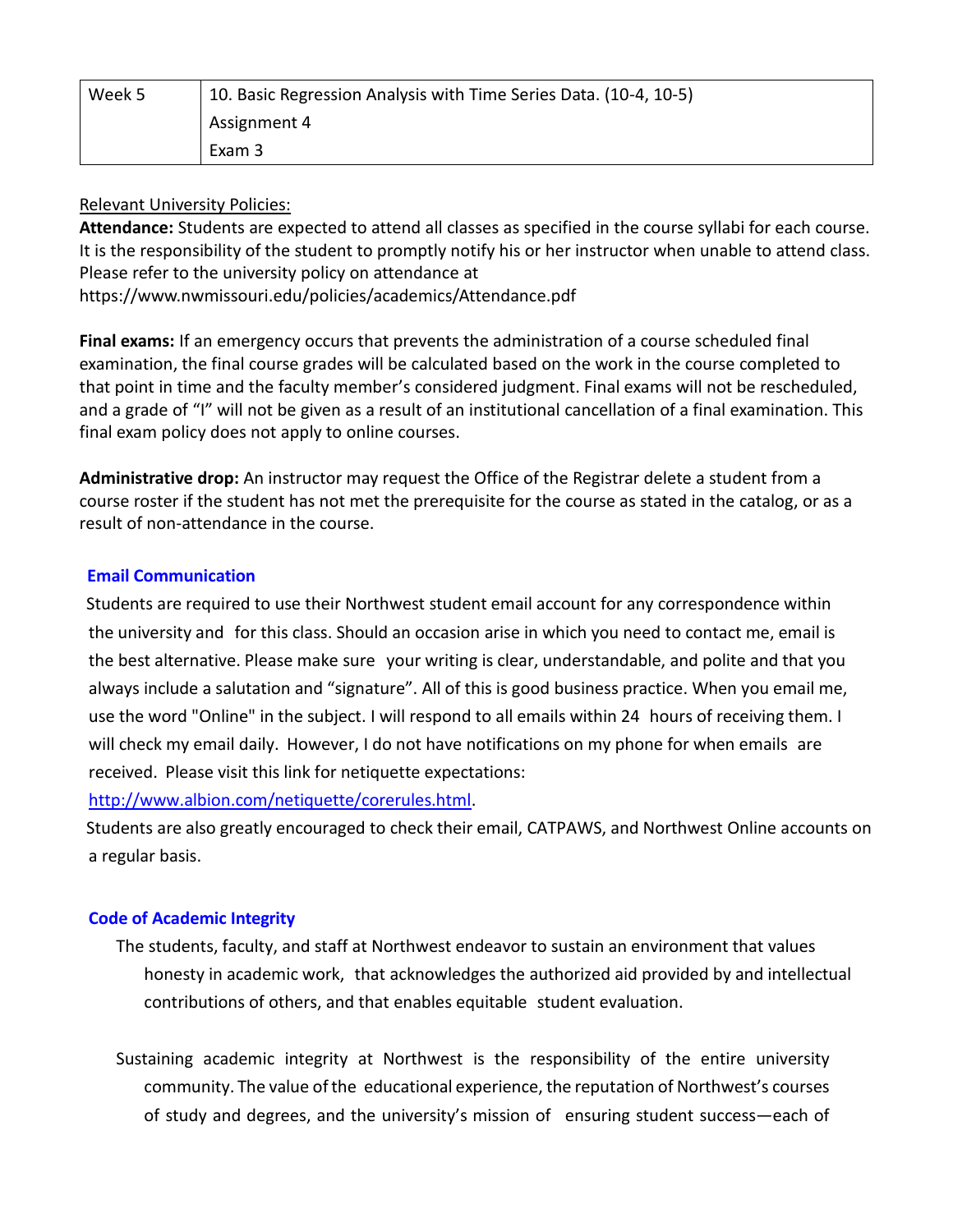these depends on diffuse academic integrity.

- Students bear the responsibility of performing with academic integrity in all academic situations. Students should be especially attentive to academic integrity whenever submitting academic work for evaluation, honors, or publication. Students are responsible for understanding the eight areas of academic behavior which violate the Code of Academic Integrity: (1) knowingly obtaining unauthorized aid or information; (2) knowingly giving unauthorized aid or information;
- (3) committing plagiarism from written, electronic, or internet sources; (4) misrepresenting facts or data; (5) offering bribes; (6) using library resources unethically; (7) using computer resources unethically; and (8) knowingly assisting in any of the above practices.
- Any student who violates the Code of Academic Integrity may receive a course-level sanction, such as failure of the course, and review by the Academic Integrity Panel at Northwest, which may recommend administrative sanctions, including dismissal from the university.

#### **Special Accommodations Statement**

- Northwest Missouri State University complies with Section 504 of the Rehabilitation Act of 1973 and the American with Disabilities Act of 1990.
- If a student has a disability that qualifies underthe ADA and requires accommodations, he/she/they should contact the accessibility office for information on appropriate policies and procedures. Disabilities covered by the ADA may include learning, psychiatric, physical disabilities, or chronic health disorders.
- Students requiring special classroom accommodations should meet with me during office hours so that we can discuss how to meet your needs this semester. Prior to our meeting be sure you

have met with Pat Wyatt in the **Accessibility Services Office** in OL 242 on the 2<sup>nd</sup> floor of

Owens Library. You can also contact the office at 660.562.1639, or email at [pjp@nwmissouri.edu o](mailto:pjp@nwmissouri.edu)r [ADA@nwmissouri.edu.](mailto:ADA@nwmissouri.edu) If you have been approved for an accommodation, if you have emergency medical information to share with me, or if you need special arrangements, please inform me immediately.

#### **Non-Discrimination Statement**

Northwest Missouri State University (the "University") is committed to maintaining an environment for all faculty, staff, students, and third parties that is free of illegal